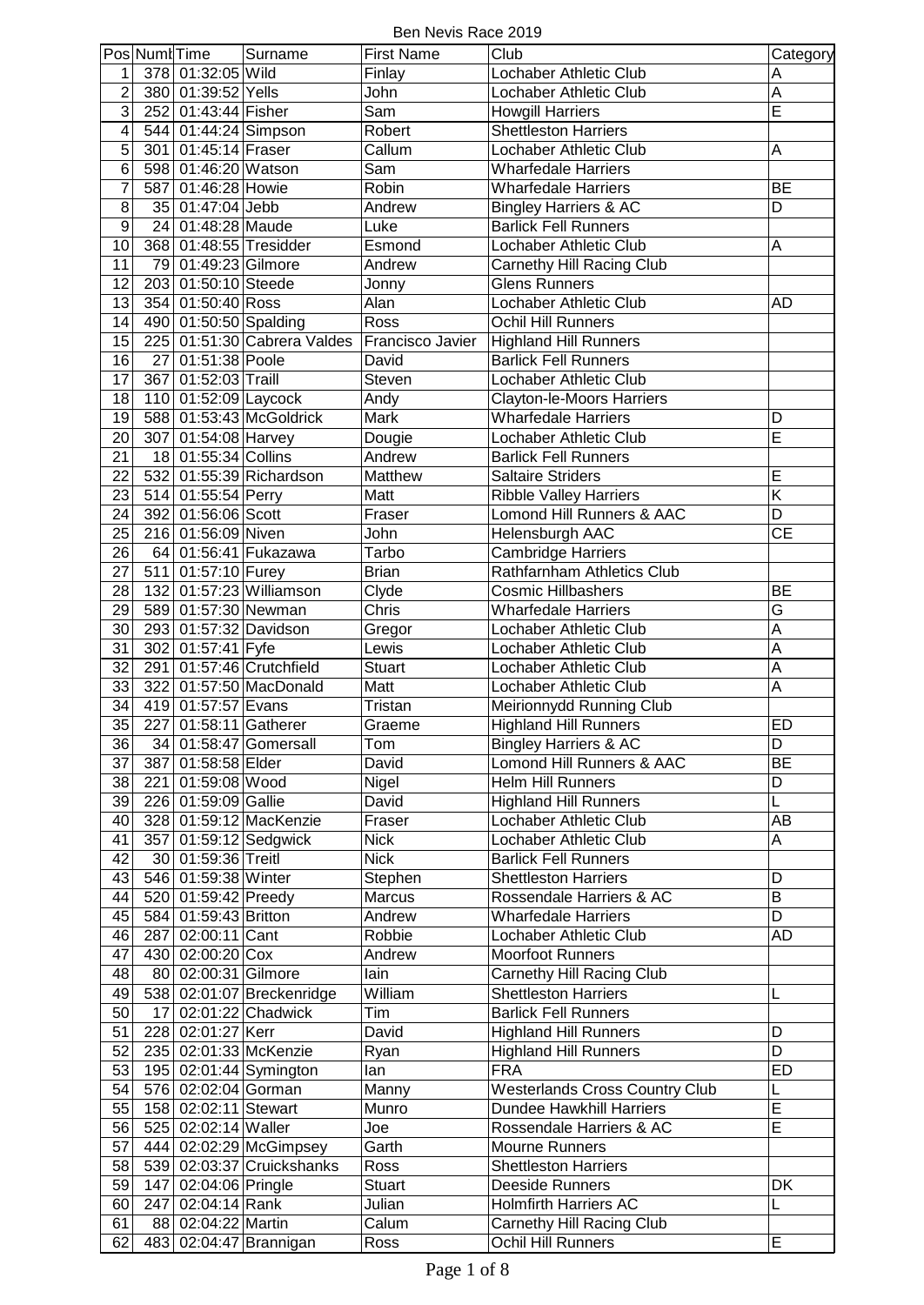Ben Nevis Race 2019

|     | Pos Numl Time |                       | Surname                 | <b>First Name</b> | Club                                                          | Category                |
|-----|---------------|-----------------------|-------------------------|-------------------|---------------------------------------------------------------|-------------------------|
| 63  |               | 159 02:04:51 Brown    |                         | Graeme            | <b>Dundee Road Runners</b>                                    | EG                      |
| 64  |               | 102 02:04:59 Clarke   |                         | Russell           | Clayton-le-Moors Harriers                                     |                         |
| 65  |               | 434 02:05:00 Holt     |                         | Tony              | Morpeth Harriers & AC                                         | <b>ED</b>               |
| 66  |               |                       | 122 02:05:28 Williamson | James             | Clayton-le-Moors Harriers                                     | $\overline{\mathsf{G}}$ |
| 67  |               |                       | 46 02:05:50 Chippendale | Mark              | <b>Bowland Fell Runners</b>                                   | L                       |
| 68  |               |                       | 82 02:05:54 Hemmings    | Anthony           | Carnethy Hill Racing Club                                     | E                       |
| 69  |               | 262 02:06:05 Stewart  |                         | Mike              | Keith & District AAC                                          | L                       |
| 70  |               | 255 02:06:15 Lomas    |                         | Adam              | <b>Hyde Park Harriers</b>                                     | E                       |
| 71  | 522           |                       | $02:06:40$ Stansfield   | Craig             | Rossendale Harriers & AC                                      | L                       |
| 72  |               | 470 02:06:47 Heaney   |                         | Jonathan          |                                                               | D                       |
| 73  |               | 254 02:06:51 Walsh    |                         | Chris             | North Shields Polytechnic Club<br><b>Hunters Bog Trotters</b> | Ē                       |
| 74  |               |                       |                         |                   | <b>Inverness Harriers</b>                                     |                         |
| 75  |               | 257 02:07:04 Swift    |                         | Frederick         | <b>Wharfedale Harriers</b>                                    | E                       |
|     |               | 585 02:07:12 Bulmer   |                         | Declan            |                                                               |                         |
| 76  |               |                       | 90 02:07:15 Shekleton   | Nigel             | Carnethy Hill Racing Club                                     |                         |
| 77  |               | 33 02:07:17 Gibbons   |                         | Andy              | <b>Bingley Harriers &amp; AC</b>                              |                         |
| 78  |               |                       | 496 02:07:34 Sanderson  | <b>Stuart</b>     | <b>Penicuik Harriers</b>                                      | LK                      |
| 79  | 312           | 02:07:40 Kennedy      |                         | Ali               | Lochaber Athletic Club                                        | <b>AL</b>               |
| 80  |               | 440 02:07:43 Hanna    |                         | Richard           | Mourne Runners                                                |                         |
| 81  |               |                       | 540 02:09:00 Henderson  | Walter            | <b>Shettleston Harriers</b>                                   | L                       |
| 82  |               | 260 02:09:01 Downey   |                         | Sam               | Keighley & Craven AC                                          | D                       |
| 83  |               | 150 02:09:03 Smith    |                         | Alan              | Deeside Runners                                               | L                       |
| 84  |               | 438 02:09:40 Graham   |                         | Jonathan          | Mourne Runners                                                |                         |
| 85  |               |                       | 373 02:09:48 Waslidge   | Neil              | Lochaber Athletic Club                                        | L                       |
| 86  |               | 250 02:09:53 Cope     |                         | David             | <b>Howgill Harriers</b>                                       | Ē                       |
| 87  |               |                       | 536 02:10:19 Mackenzie  | Gordon            | <b>Scottish Police Athletics</b>                              | $\overline{DG}$         |
| 88  | 162           | 02:10:25 Stewart      |                         | Vinnie            | <b>Dundee Road Runners</b>                                    | E                       |
| 89  |               | 410 02:10:30 Wood     |                         | Rowan             | Lonsdale Fell Runners                                         |                         |
| 90  |               | 482 02:10:32 Bowers   |                         | William           | <b>Ochil Hill Runners</b>                                     |                         |
| 91  |               | 389 02:10:39 Peebles  |                         | Kevin             | Lomond Hill Runners & AAC                                     | D                       |
| 92  |               | 513 02:10:49 Hughes   |                         | Goronwy           | <b>Rhedwyr Hebog Runners</b>                                  | D                       |
| 93  |               | 519 02:11:13 Preedy   |                         | Andy              | Rossendale Harriers & AC                                      | $\overline{\mathsf{D}}$ |
| 94  |               | 279 02:11:54 Bradley  |                         | Matthew           | Lochaber Athletic Club                                        | AE                      |
| 95  |               | 208 02:11:58 Wight    |                         | Ally              | <b>Hardrock Hoodlums</b>                                      | <b>ED</b>               |
| 96  |               | 543 02:12:07 Pringle  |                         | Alastair          | <b>Shettleston Harriers</b>                                   | EL                      |
| 97  | 182           | 02:12:20 Ryder        |                         | David             | Fell Runners Association.                                     | <b>ED</b>               |
| 98  |               | 439 02:12:21 Graham   |                         | Sarah             | Mourne Runners                                                | EF                      |
| 99  |               |                       | 425 02:12:47 Smithson   | Al                | Mersey Tri                                                    |                         |
| 100 |               |                       | 49 02:12:50 Swarbrick   | <b>Steve</b>      | <b>Bowland Fell Runners</b>                                   | D                       |
| 101 |               | 467 02:12:54 Brown    |                         | Gareth            | North Ayrshire Athletics Club                                 | $\overline{\mathsf{G}}$ |
| 102 |               |                       | 277 02:13:02 Blackhall  | Innes             | Lochaber Athletic Club                                        | AB                      |
| 103 |               |                       | 10 02:13:06 Campbell    | Ruairidh          | <b>Arbroath Footers</b>                                       | D                       |
| 104 |               | 569 02:13:13 Butler   |                         | Christopher       | <b>Westerlands Cross Country Club</b>                         |                         |
| 105 |               | 22 02:13:16 Kaye      |                         | Zac               | <b>Barlick Fell Runners</b>                                   | $\overline{E}$          |
| 106 |               | 4 02:13:26 Ashcroft   |                         | Neil              | Ambleside AC                                                  | L                       |
| 107 |               | 61 02:13:46 Smithies  |                         | Stephen           | <b>Calder Valley Fell Runners</b>                             | L                       |
| 108 |               | 154 02:14:00 Dickie   |                         | Adam              | <b>Dumfries Running Club</b>                                  |                         |
| 109 |               | 456 02:14:04 McEvoy   |                         | Gary              | NEWCASTLE AC                                                  | E                       |
| 110 |               |                       | 356 02:14:24 Rowbottom  | Matthew           | Lochaber Athletic Club                                        | Ē                       |
| 111 |               | 562 02:14:30 Taylor   |                         | Dan               | <b>Todmorden Harriers</b>                                     | D                       |
| 112 |               | 571 02:14:38 Elliotte |                         | Tom               | <b>Westerlands Cross Country Club</b>                         | E                       |
| 113 |               |                       | 130 02:14:43 McDonald   | Dennis            | <b>Cosmic Hillbashers</b>                                     | L                       |
| 114 |               | 545 02:14:59 Verduijn |                         | <b>Bjorn</b>      | <b>Shettleston Harriers</b>                                   | ED                      |
| 115 |               | 363 02:15:06 Stewart  |                         | Ryan              | Lochaber Athletic Club                                        | Α                       |
| 116 |               | 502 02:15:08 Simpson  |                         | Peter             | Carnegie Harriers                                             | I                       |
| 117 |               | 406 02:15:26 Nance    |                         | Claire            | Lonsdale Fell Runners                                         | F                       |
| 118 |               | 112 02:15:38 Motley   |                         | Dave              | Clayton-le-Moors Harriers                                     |                         |
| 119 |               | 26 02:15:53 Peel      |                         | Victoria          | <b>Barlick Fell Runners</b>                                   | <b>BF</b>               |
| 120 |               |                       | 592 02:15:57 Pemberton  | Gaz               | <b>Wharfedale Harriers</b>                                    | D                       |
| 121 |               | 360 02:16:11 Shaw     |                         | Ruairidh          | Lochaber Athletic Club                                        | AВ                      |
| 122 |               |                       | 121 02:16:20 Wilkinson  | Ryan              | <b>Clayton-le-Moors Harriers</b>                              |                         |
| 123 |               | 542 02:16:26 Pender   |                         | lain              | <b>Shettleston Harriers</b>                                   | E                       |
|     |               |                       | 297 02:16:34 Drysdale   | Simon             | Lochaber Athletic Club                                        | AE                      |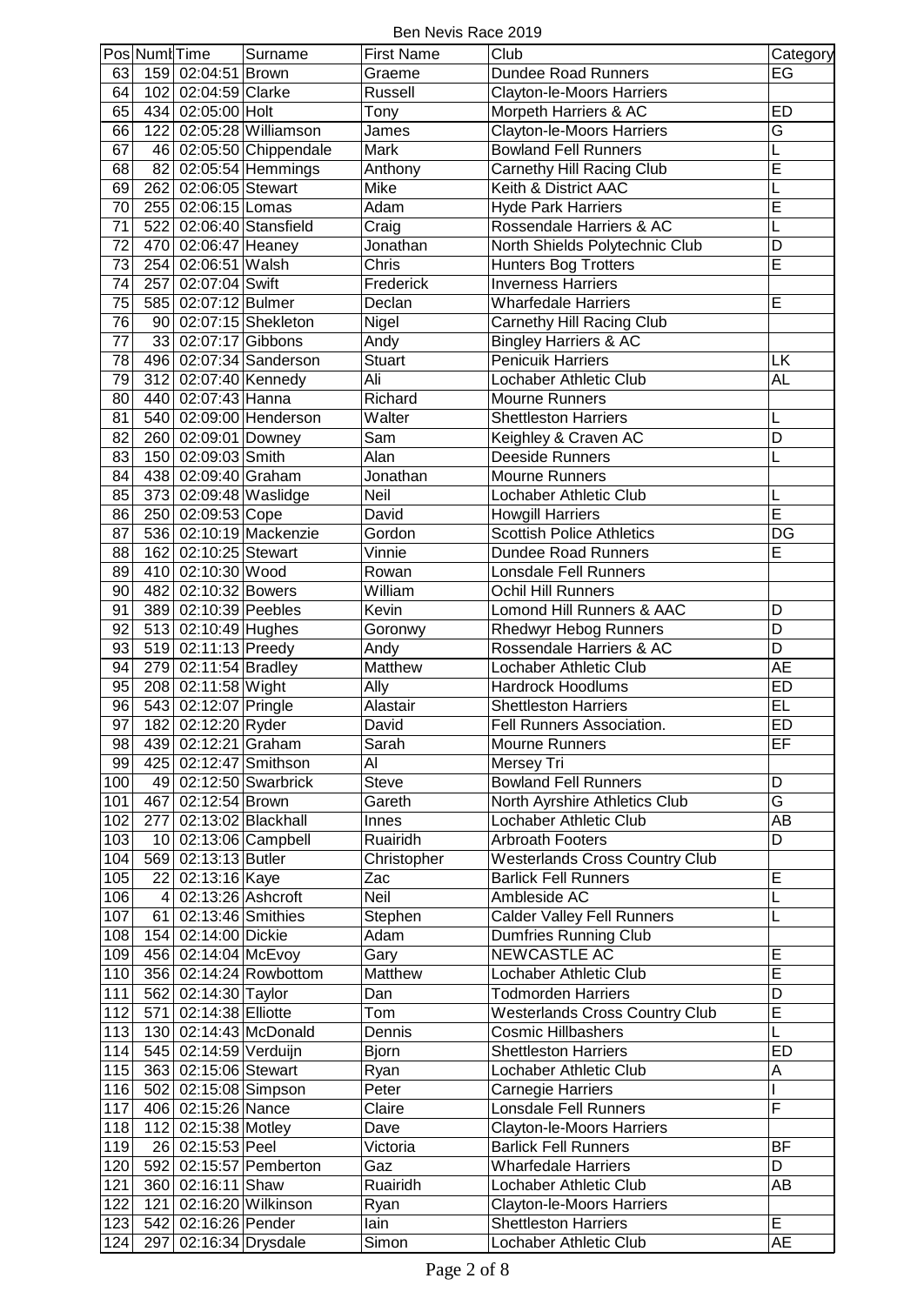Ben Nevis Race 2019

|     | Pos Numt Time |                        | Surname                  | <b>First Name</b> | Club                               | Category                 |
|-----|---------------|------------------------|--------------------------|-------------------|------------------------------------|--------------------------|
| 125 |               | 76 02:16:41 Seefeldt   |                          | Scott             |                                    | C                        |
|     |               |                        |                          |                   | Carnethy Hill Racing Club          |                          |
| 126 |               |                        | 131 02:16:43 Sutherland  | Ally              | <b>Cosmic Hillbashers</b>          | $\overline{\mathsf{D}}$  |
| 127 |               |                        | 329 02:16:48 MacKenzie   | Ruaraidh          | Lochaber Athletic Club             | AB                       |
| 128 |               | 473 02:16:59 Rowe      |                          | Chris             | North Shields Polytechnic Club     | D                        |
| 129 | 237           | 02:17:00 Pearks        |                          | David             | <b>Highland Hill Runners</b>       | L                        |
| 130 |               | 400 02:17:11 Hobbs     |                          | Joseph            | <b>Lonsdale Fell Runners</b>       |                          |
| 131 | 28            | 02:17:21 Robb          |                          | Karl              | <b>Barlick Fell Runners</b>        | E                        |
| 132 | 475           |                        | 02:17:29 Martindale      | Andrew            | Northern Fells Running Club        | EL                       |
| 133 |               |                        | 213 02:17:34 Plummer     | Kevin             | <b>Hartfell Hill Runners</b>       |                          |
|     |               |                        |                          |                   |                                    | E                        |
| 134 |               | 596 02:17:49 Wardle    |                          | Patrick           | <b>Wharfedale Harriers</b>         |                          |
| 135 |               | 243 02:18:06 Boland    |                          | Tim               | <b>Holcombe Harriers</b>           | ED                       |
| 136 |               | 196 02:18:11 Johnson   |                          | Bob               | <b>Gala Harriers</b>               |                          |
| 137 |               | 136 02:18:20 Fussell   |                          | Mark              | <b>Cumberland Fell Runners</b>     |                          |
| 138 |               |                        | 207 02:19:02 Glendinning | Neil              | <b>Hardrock Hoodlums</b>           | ED                       |
| 139 | 472           |                        | 02:19:04 Richardson      | Daniel            | North Shields Polytechnic Club     | <b>ED</b>                |
| 140 |               | 242 02:19:08 Wilson    |                          | Stewart           | <b>Highland Hill Runners</b>       | L                        |
| 141 |               | 140 02:19:14 Hayden    |                          | Adam              | Dark Peak Fell Runners             | Ē                        |
| 142 |               | 457 02:19:19 Grant     |                          | Pete              | <b>Newcastle District AC</b>       | L                        |
|     |               |                        |                          |                   |                                    | D                        |
| 143 |               | 69 02:19:22 Cassells   |                          | Derek             | Carnegie Harriers                  |                          |
| 144 |               | 204 02:19:24 McCall    |                          | Andrew            | <b>Greenock Glenpark Harriers</b>  |                          |
| 145 |               |                        | 240 02:19:25 Walmsley    | Dan               | <b>Highland Hill Runners</b>       | <b>ED</b>                |
| 146 |               |                        | 471 02:19:32 Lewis-Dale  | Graham            | North Shields Polytechnic Club     |                          |
| 147 |               |                        | 108 02:19:41 Hardiman    | Neil              | <b>Clayton-le-Moors Harriers</b>   | LK                       |
| 148 |               | 348 02:19:52 Munro     |                          | Graham            | Lochaber Athletic Club             | AL                       |
| 149 |               | 55 02:20:01 Munro      |                          | lain              | Cairngorm Runners                  |                          |
| 150 |               | 198 02:20:02 Stephen   |                          | Kevin             | <b>Garioch Roadrunners</b>         | <b>ED</b>                |
| 151 |               |                        |                          |                   |                                    |                          |
|     | 201           |                        | 02:20:05 Ledingham       | Paul              | <b>Glasgow Triathlon Club</b>      | D                        |
| 152 |               | 41 02:20:20 Foggo      |                          | lain              | <b>BNRA</b>                        | $\overline{\mathsf{E}}$  |
| 153 | 67            | 02:20:21 Poulton       |                          | Christian         | <b>Cambridge Harriers</b>          | $\overline{EL}$          |
| 154 |               |                        | 534 02:20:36 Armstrong   | lain              | <b>Saltwell Harriers</b>           | D                        |
| 155 | 337           |                        | $02:20:47$ Macmillan     | Alexander         | Lochaber Athletic Club             | <b>BE</b>                |
| 156 |               | 38 02:21:02 Williams   |                          | J Robert          | <b>Bingley Harriers &amp; AC</b>   | D                        |
| 157 |               | 396 02:21:05 Bacon     |                          | Jim               | <b>Lonsdale Fell Runners</b>       | EL                       |
| 158 |               | 553 02:21:08 Simpson   |                          | Stuart            | Stornoway Running & Athletics Club |                          |
| 159 |               | 296 02:21:11 Dodman    |                          | Ben               | Lochaber Athletic Club             | <b>AD</b>                |
|     |               |                        |                          |                   |                                    |                          |
| 160 |               | 386 02:21:12 Darling   |                          | Christopher       | Lomond Hill Runners & AAC          | D                        |
| 161 |               | 454 02:21:14 Probert   |                          | Rhian             | Mynydd du mountain runners         | $\overline{\mathsf{LF}}$ |
| 162 |               | 372 02:21:21 Walter    |                          | Lisette           | Lochaber Athletic Club             | <b>AF</b>                |
| 163 |               | 310 02:21:24 Jordan    |                          | Liam              | Lochaber Athletic Club             | A                        |
| 164 |               | 343 02:21:25 Meldrum   |                          | Marie             | Lochaber Athletic Club             | <b>ADF</b>               |
| 165 |               | 593 02:21:33 Pratt     |                          | Daniel            | <b>Wharfedale Harriers</b>         | $\overline{E}$           |
| 166 |               |                        | 292 02:21:35 Cymbalista  | Pawel             | Lochaber Athletic Club             | A                        |
| 167 |               | 335 02:21:36 Maclean   |                          | Robert            | Lochaber Athletic Club             | <b>AL</b>                |
| 168 |               |                        |                          | Donald            | Lochaber Athletic Club             | <b>AE</b>                |
|     |               | 314 02:22:01 Lamont    |                          |                   |                                    | E                        |
| 169 |               | 261 02:22:07 Lloyd     |                          | Pete              | Keighley & Craven AC               |                          |
| 170 |               | 83 02:22:09 Lefevre    |                          | Lucas             | Carnethy Hill Racing Club          |                          |
| 171 |               | 294 02:22:14 Devey     |                          | Suzy              | Lochaber Athletic Club             | <b>ADF</b>               |
| 172 |               | 304 02:22:38 Gillespie |                          | Michael           | Lochaber Athletic Club             | A                        |
| 173 |               | 409 02:22:39 Withnall  |                          | Philip            | Lonsdale Fell Runners              | E                        |
| 174 |               | 149 02:22:48 Savege    |                          | Jim               | Deeside Runners                    | <b>ED</b>                |
| 175 |               | 72 02:22:48 King       |                          | Steven            | Carnegie Harriers                  | D                        |
| 176 |               | 524 02:22:53 Turner    |                          | Ronnie            | Rossendale Harriers & AC           | L                        |
| 177 |               | 313 02:23:42 Kennedy   |                          | Peter             | Lochaber Athletic Club             | AD                       |
|     |               |                        |                          |                   |                                    |                          |
| 178 |               | 346 02:23:49 Munro     |                          | David             | Lochaber Athletic Club             | <b>AL</b>                |
| 179 |               | 239 02:24:00 Wallace   |                          | Craig             | <b>Highland Hill Runners</b>       |                          |
| 180 |               |                        | 276 02:24:02 Blackhall   | Amanda            | Lochaber Athletic Club             | ADF                      |
| 181 |               | 551 02:24:17 Sheen     |                          | Chris             | Stonehaven Running Club            | D                        |
| 182 |               | 288 02:24:40 Conway    |                          | Pete              | Lochaber Athletic Club             |                          |
| 183 |               |                        | 234 02:24:41 Mcdougall   | Alasdair          | <b>Highland Hill Runners</b>       | DJ                       |
| 184 |               | 233 02:24:52 Malcolm   |                          | <b>Stuart</b>     | <b>Highland Hill Runners</b>       | L                        |
| 185 |               |                        | 431 02:24:57 Docherty    | Ross              | <b>Moorfoot Runners</b>            | $\overline{E}$           |
|     |               |                        |                          | David             | Pennine Fell Runners               | L                        |
| 186 |               | 499 02:24:59 Soles     |                          |                   |                                    |                          |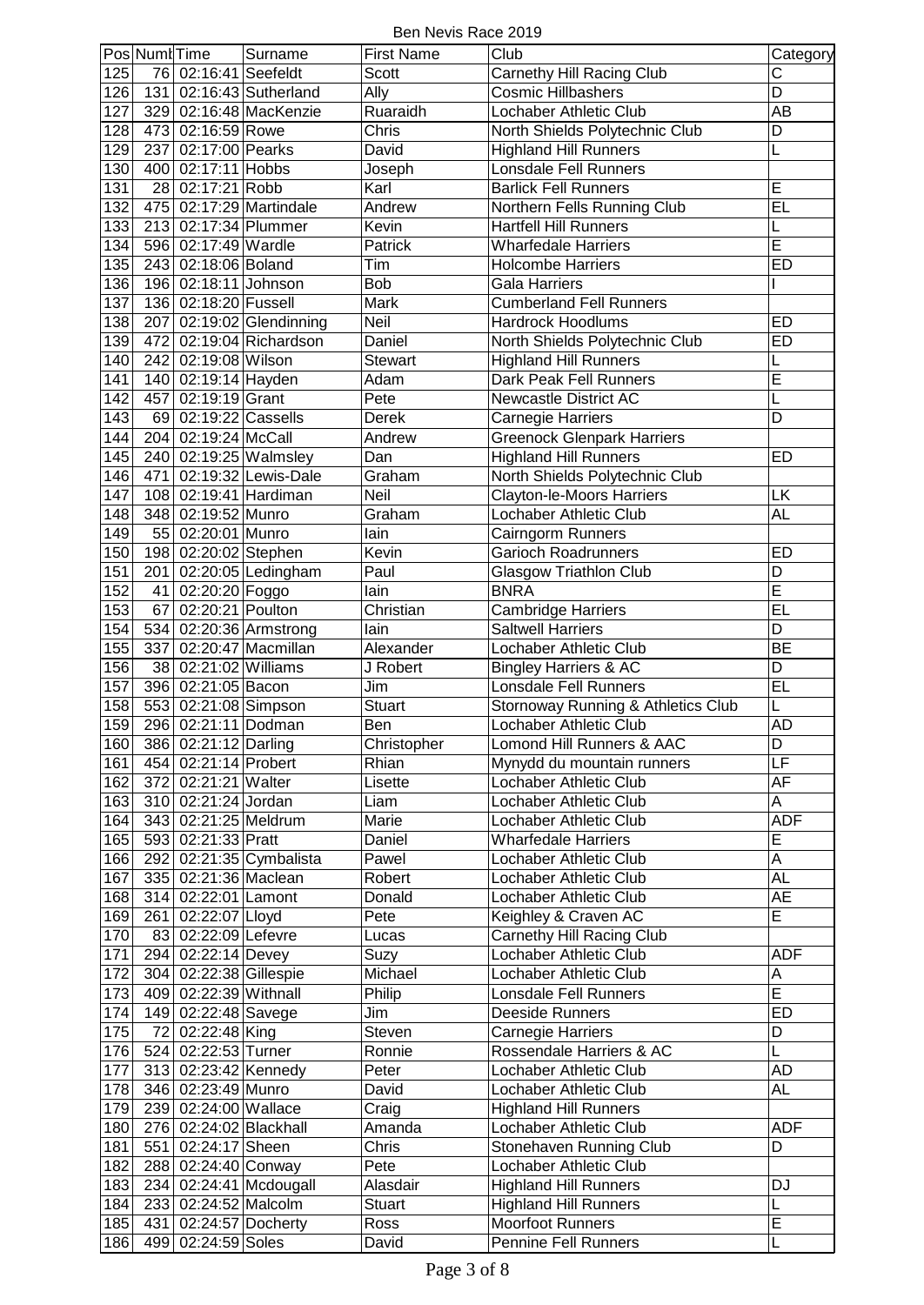Ben Nevis Race 2019

|     | Pos Numl Time  |                       | Surname                 | <b>First Name</b> | Club                                  | Category                |
|-----|----------------|-----------------------|-------------------------|-------------------|---------------------------------------|-------------------------|
| 187 |                |                       | 326 02:25:02 Macintyre  | lan               | Lochaber Athletic Club                | D                       |
| 188 |                | 484 02:25:11 Brodie   |                         | <b>Stuart</b>     | Ochil Hill Runners                    |                         |
| 189 | $\overline{2}$ | 02:25:31 Toman        |                         | Michael           | <b>Accrington Road Runners</b>        | L                       |
| 190 | 87             | 02:25:59 Malcolm      |                         | John              | Carnethy Hill Racing Club             |                         |
| 191 | 91             | 02:26:02 Smith        |                         | <b>Bruce</b>      | Carnethy Hill Racing Club             | L                       |
| 192 | 591            | 02:26:13 Padilla      |                         | Monica            | <b>Wharfedale Harriers</b>            | $\overline{\mathsf{F}}$ |
|     |                |                       |                         |                   |                                       |                         |
| 193 | 231            | 02:26:42 Mackie       |                         | Eugene            | <b>Highland Hill Runners</b>          | <b>AE</b>               |
| 194 |                | 265 02:26:44 White    |                         | David             | Kilmarnock Harrier & Athletic Club    |                         |
| 195 |                |                       | 402 02:26:53 Hummelink  | Ronald            | <b>Lonsdale Fell Runners</b>          | D                       |
| 196 |                | 404 02:26:57 Mather   |                         | Ellie             | <b>Lonsdale Fell Runners</b>          | F                       |
| 197 |                | 398 02:27:07 Children |                         | Mark              | Lonsdale Fell Runners                 |                         |
| 198 |                | 125 02:27:13 Clark    |                         | David             | <b>Cosmic Hillbashers</b>             | D                       |
| 199 |                | 395 02:27:25 Harris   |                         | Josh              | Lonely Goat RC                        | D                       |
|     |                |                       |                         | Ali               |                                       |                         |
| 200 |                | 93 02:27:26 Black     |                         |                   | Carnethy Hill Running Club            |                         |
| 201 |                | 515 02:27:33 Andrew   |                         | Robert            | Rossendale Harriers & AC              |                         |
| 202 |                | 299 02:27:39 Forster  |                         | Damian            | Lochaber Athletic Club                | <b>AL</b>               |
| 203 |                | 270 02:28:03 Mason    |                         | David             | Linlithgow Athletic Club              | L                       |
| 204 |                | 358 02:28:03 Shaw     |                         | Lyndsey           | Lochaber Athletic Club                | <b>ADF</b>              |
| 205 |                |                       | 232 02:28:28 Maclennan  | lain              | <b>Highland Hill Runners</b>          | DK                      |
| 206 |                | 142 02:28:38 Kerridge |                         | Donald            | Deeside Runners                       | L                       |
| 207 |                | 377 02:28:38 Whyte    |                         | David             | Lochaber Athletic Club                | $\overline{\mathsf{E}}$ |
|     |                |                       |                         |                   |                                       |                         |
| 208 |                | 565 02:28:42 Grew     |                         | Adam              | Trentham RC                           | D                       |
| 209 | 181            | 02:28:44 Howarth      |                         | Gary              | <b>Fell Runners Association</b>       | $\overline{\mathsf{D}}$ |
| 210 |                |                       | 224 02:28:50 Caahman    | Tracey            | <b>Highland Hill Runners</b>          | DF                      |
| 211 |                | 200 02:28:53 Murphy   |                         | Craig             | <b>Girvan Athletic Club</b>           | <b>LK</b>               |
| 212 |                | 272 02:28:59 Bell     |                         | Michael           | Lochaber Athletic Club                | <b>ALG</b>              |
| 213 |                | 153 02:29:09 Elwood   |                         | Alan              | Dromore AC                            | D                       |
| 214 |                | 129 02:29:30 Kammer   |                         | Philip            | <b>Cosmic Hillbashers</b>             |                         |
|     |                |                       |                         |                   |                                       |                         |
| 215 |                |                       | 564 02:29:40 Wallwork   | Adam              | <b>Trawden Athletic Club</b>          |                         |
| 216 | 171            | 02:29:42 Hemsley      |                         | Christopher       | <b>Emersons Green Running Club</b>    | E                       |
| 217 | 427            | 02:29:44 Leith        |                         | Clifford          | Metro Aberdeen Running Club           | L                       |
| 218 |                | 264 02:29:58 Pugh     |                         | Roderick          | Kilmarnock Harrier & Athletic Club    | $\overline{\mathbb{H}}$ |
| 219 |                | 364 02:30:07 Tangney  |                         | Joseph            | Lochaber Athletic Club                | A                       |
| 220 |                | 480 02:30:12 Tollitt  |                         | John              | Northumberland Fell Runners           | L                       |
| 221 |                |                       | 212 02:30:25 Malcolmson | Craig             | <b>Hartfell Hill Runners</b>          | L                       |
| 222 |                | 97 02:30:32 Valters   |                         | Declan            | Carnethy Hill Running Club            | E                       |
|     |                |                       |                         | Neil              |                                       |                         |
| 223 |                | 550 02:30:39 Easton   |                         |                   | Stonehaven Running Club               |                         |
| 224 |                |                       | 39 02:31:14 Cameron     | Angus             | <b>BNRA</b>                           | AB                      |
| 225 |                |                       | 191 02:31:19 Ferguson   | Allan             | <b>Forfar Road Runners</b>            |                         |
| 226 |                | 124 02:31:28 Weston   |                         | Emma              | <b>Congleton Harriers</b>             | <b>EDF</b>              |
| 227 |                | 479 02:31:43 Mason    |                         | Gary              | Northumberland Fell Runners           | D                       |
| 228 |                | 530 02:31:46 Keane    |                         | Gaynor            | Saddleworth Runners Club              | <b>EDF</b>              |
| 229 |                | 179 02:32:06 Turner   |                         | Judith            | <b>Falkland Trail Runners</b>         | DF                      |
| 230 |                | 188 02:32:13 Roberts  |                         | Clive             | <b>Fife Athletic Club</b>             |                         |
|     |                |                       |                         | Keith             |                                       |                         |
| 231 |                |                       | 278 02:32:23 Blackhall  |                   | Lochaber Athletic Club                | AL                      |
| 232 |                | 390 02:32:28 Pryde    |                         | Gordon            | Lomond Hill Runners & AAC             | ΙH                      |
| 233 |                |                       | 152 02:32:38 Hutchinson | lan               | Derwent Valley Trail Runners          | D                       |
| 234 |                |                       | 341 02:32:43 McAlister  | Stephen           | Lochaber Athletic Club                | A                       |
| 235 |                | 340 02:32:52 Martin   |                         | Nathan            | Lochaber Athletic Club                | AD                      |
| 236 |                | 146 02:33:20 Ord      |                         | Steven            | Deeside Runners                       | L                       |
| 237 |                | 382 02:33:26 Watson   |                         | Dan               | Lochtayside                           | L                       |
| 238 |                | 238 02:33:27 Taylor   |                         | Gordie            | <b>Highland Hill Runners</b>          | L                       |
|     |                |                       |                         |                   |                                       |                         |
| 239 |                | 289 02:33:29 Cooper   |                         | James             | Lochaber Athletic Club                | <b>AE</b>               |
| 240 |                | 206 02:33:30 Wheeler  |                         | Mark              | <b>Hamilton Harriers</b>              | ED                      |
| 241 |                | 193 02:33:33 Stewart  |                         | Craig             | <b>Forfar Road Runners</b>            | D                       |
| 242 |                | 578 02:33:46 Kelly    |                         | Graham            | <b>Westerlands Cross Country Club</b> | L                       |
| 243 |                | 488 02:33:51 Garside  |                         | Richard           | Ochil Hill Runners                    | <b>DJ</b>               |
| 244 |                | 53 02:33:56 Latham    |                         | Daniel            | <b>Buxton AC</b>                      |                         |
| 245 |                |                       | 600 02:34:05 Shepherd   | Robert            | Wooler R C                            | DK                      |
|     |                |                       |                         | Martin            | <b>Wharfedale Harriers</b>            |                         |
| 246 |                | 586 02:34:10 Farrar   |                         |                   |                                       | L                       |
| 247 |                | 433 02:34:14 Holt     |                         | Emma              | Morpeth Harriers & AC                 | EF                      |
| 248 |                |                       | 558 02:34:28 MacDonald  | Euan              | <b>Tinto Hill Runners</b>             | E                       |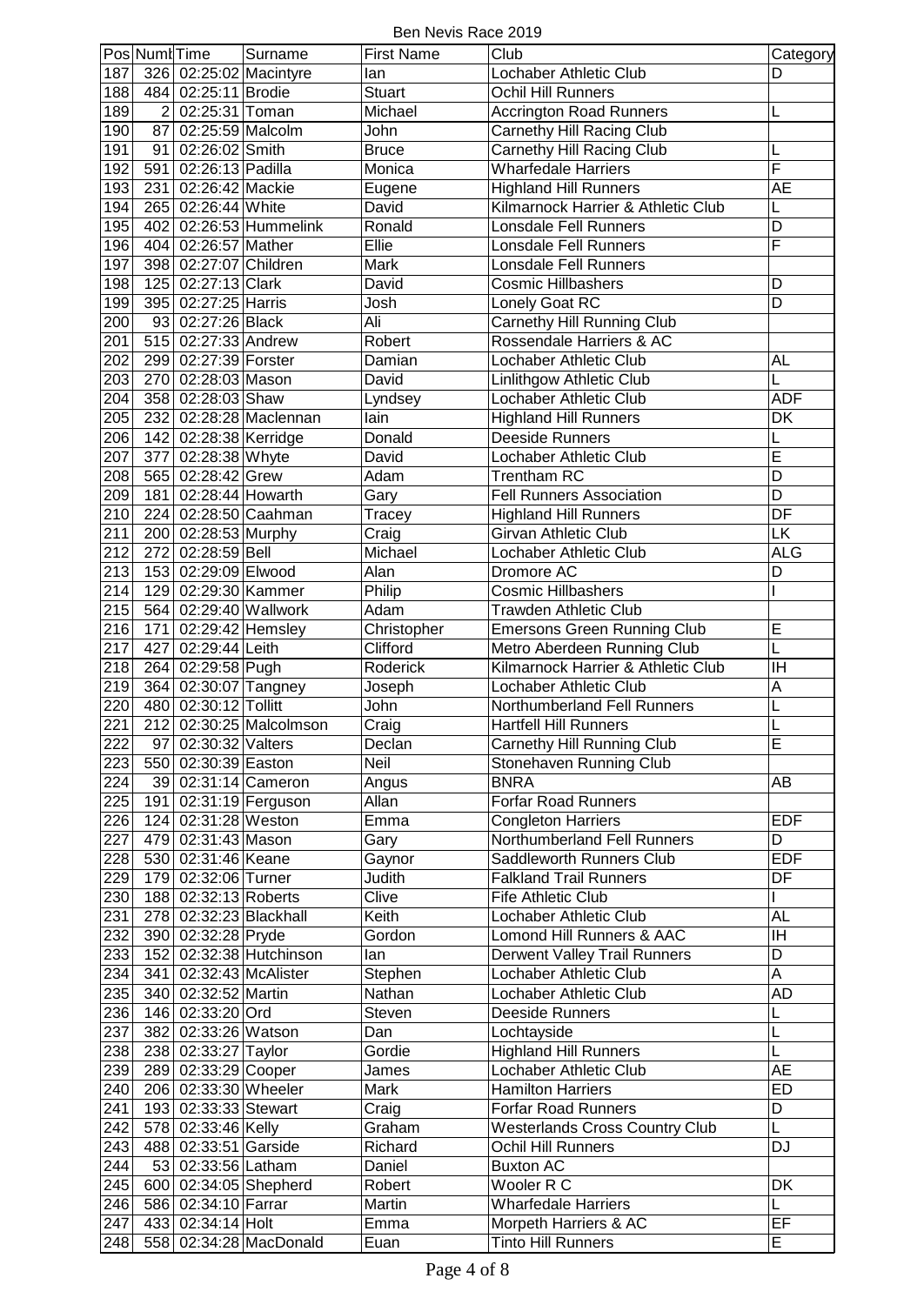Ben Nevis Race 2019

|     | Pos Numl Time |                         | Surname                    | <b>First Name</b> | Club                                  | Category                 |
|-----|---------------|-------------------------|----------------------------|-------------------|---------------------------------------|--------------------------|
| 249 |               | 106 02:34:54 Funnell    |                            | Chris             | Clayton-le-Moors Harriers             |                          |
|     |               |                         |                            |                   |                                       |                          |
| 250 |               | 92 02:35:01 Titmuss     |                            | Simon             | Carnethy Hill Racing Club             | D                        |
| 251 |               |                         | 316 02:35:04 MacBeath      | Niall Alisdair    | Lochaber Athletic Club                | <b>AL</b>                |
| 252 |               | 523 02:36:06 Tinman     |                            | Jon               | Rossendale Harriers & AC              | L                        |
| 253 |               | 29 02:36:11 Smith       |                            | Andrew            | <b>Barlick Fell Runners</b>           | L                        |
| 254 |               | 453 02:36:15 Dickens    |                            | Andrew            | Mynydd du mountain runners            | <b>ED</b>                |
| 255 |               | 114 02:36:15 Nutter     |                            | Mark              | <b>Clayton-le-Moors Harriers</b>      | L                        |
| 256 |               |                         | 577 02:36:35 Henderson     | Scott             | <b>Westerlands Cross Country Club</b> | D                        |
| 257 |               |                         | 549 02:36:37 Campbell      | Scot              | Springburn Harriers                   | D                        |
| 258 |               | 509 02:36:38 Lynch      |                            | Fiona             | Radcliffe AC                          | DF                       |
|     |               |                         |                            | Chloe             | Lochaber Athletic Club                | ADF                      |
| 259 |               |                         | 370 02:36:39 Valentine     |                   |                                       |                          |
| 260 |               | 408 02:36:55 Webb       |                            | Robert            | <b>Lonsdale Fell Runners</b>          |                          |
| 261 |               |                         | 566 02:37:07 Hausharter    | Stefan            | Trumer TriTeam                        | EL                       |
| 262 |               |                         | 443 02:37:23 McAleenan     | Ciaran            | <b>Mourne Runners</b>                 | L                        |
| 263 |               | 63 02:37:39 Dixon       |                            | Clem              | <b>Cambridge Harriers</b>             | L                        |
| 264 |               | 251 02:37:58 Crawford   |                            | Robert            | <b>Howgill Harriers</b>               | ED                       |
| 265 |               | 435 02:38:04 Bell       |                            | David             | Mourne Runners                        |                          |
| 266 |               | 290 02:38:09 Corner     |                            | Julie             | Lochaber Athletic Club                | <b>ADF</b>               |
| 267 |               | 300 02:38:29 Forster    |                            | Nicola            | Lochaber Athletic Club                | ALF                      |
| 268 |               | 298 02:38:38 Forbes     |                            | Craig             | Lochaber Athletic Club                | A                        |
| 269 | 71            | 02:38:56 Greig          |                            | David             |                                       | L                        |
|     |               |                         |                            |                   | Carnegie Harriers                     |                          |
| 270 |               | 295 02:39:03 Disher     |                            | Amy               | Lochaber Athletic Club                | <b>BEF</b>               |
| 271 |               | 503 02:39:05 Stewart    |                            | <b>Billy</b>      | PH Racing Club                        | E                        |
| 272 |               | 504 02:39:23 Swan       |                            | Neil              | Prestwich AC                          | D                        |
| 273 |               |                         | 476 02:39:24 Symonds       | Trevor            | Northern Fells Running Club           | I                        |
| 274 |               | 99 02:39:25 Gall        |                            | Allan             | <b>Central Athletics Club</b>         |                          |
| 275 |               | 468 02:39:27 Comrie     |                            | Fiona             | North Ayrshire Athletics Club         | DF                       |
| 276 |               |                         | 362 02:39:38 Skrzeczkowski | Norbert           | Lochaber Athletic Club                | D                        |
| 277 |               | 465 02:39:42 Marynicz   |                            | Paul              | Norham Running Club                   |                          |
|     |               |                         |                            |                   |                                       |                          |
| 278 |               |                         | 56 02:39:50 Wilkinson      | Chris             | Cairngorm Runners                     |                          |
| 279 |               | 281 02:40:04 Britton    |                            | Colin             | Lochaber Athletic Club                | AD                       |
| 280 |               | 359 02:40:14 Shaw       |                            | Richard           | Lochaber Athletic Club                | AL                       |
| 281 |               | 248 02:41:08 Shaw       |                            | Andrew            | <b>Holmfirth Harriers AC</b>          | L                        |
| 282 |               |                         | 383 02:41:09 Anderson      | Laurie            | Lomond Hill Runners & AAC             |                          |
| 283 |               | 375 02:41:15 Watson     |                            | Ryan              | Lochaber Athletic Club                | A                        |
| 284 |               | 446 02:41:30 Shannon    |                            | Alwynne           | Mourne Runners                        | LF                       |
| 285 |               | 411 02:41:36 Brannan    |                            | Terence           | Lothian Running Club                  | L                        |
| 286 |               | 42 02:41:40 Watson      |                            | Roy               | <b>BNRA</b>                           | E                        |
| 287 |               | 169 02:41:52 Fenwick    |                            | <b>Stuart</b>     | <b>Edinburgh Athletics Club</b>       | $\overline{E}$           |
|     |               |                         |                            |                   |                                       |                          |
| 288 |               | 156 02:41:58 Pflanz     |                            | Sebastian         | <b>Dumfries Running Club</b>          | L                        |
| 289 |               | 241   02:42:05   Watson |                            | Alastair          | <b>Highland Hill Runners</b>          | L                        |
| 290 |               | 101 02:42:13 Briscoe    |                            | Richard, Charles  | Clayton-le-Moors Harriers             | D                        |
| 291 |               |                         | 267 02:42:42 McLaughlin    | Hazel             | Lagan Valley AC                       | DF                       |
| 292 |               | 126 02:43:14 Clark      |                            | Lesley            | Cosmic Hillbashers                    | DF                       |
| 293 |               | 268 02:43:25 Molero     |                            | Luis              | Lauderdale Limpers Running Club       | ED                       |
| 294 |               | 417 02:43:29 Cooper     |                            | Geoff             | Matlock Athletic Club                 | LJ                       |
| 295 |               | 489 02:44:17 Ryan       |                            | Campbell          | Ochil Hill Runners                    | <b>ED</b>                |
| 296 |               |                         | 462 02:44:18 McIntosh      | Catherine         | Newcastle District AC                 | <b>EDF</b>               |
| 297 |               | 109 02:44:26 Horsfall   |                            | Nichola           | Clayton-le-Moors Harriers             | $\overline{\mathbb{F}}$  |
|     |               |                         |                            |                   |                                       | F                        |
| 298 | 347           | 02:44:32 Munro          |                            | Gemma             | Lochaber Athletic Club                |                          |
| 299 |               |                         | 269 02:44:45 Dudchenko     | Paul              | Linlithgow Athletic Club              | L                        |
| 300 |               | 385 02:44:47 Bowman     |                            | Angus             | Lomond Hill Runners & AAC             |                          |
| 301 |               | 94 02:44:51 Cross       |                            | Andrew            | Carnethy Hill Running Club            |                          |
| 302 |               | 533 02:44:58 Singh      |                            | John              | <b>Saltaire Striders</b>              | E                        |
| 303 |               | 552 02:45:04 Yule       |                            | Michael           | Stonehaven Running Club               | E                        |
| 304 |               |                         | 399 02:45:15 Crowther      | Andrew            | Lonsdale Fell Runners                 | $\overline{\mathsf{D}}$  |
| 305 |               | 505 02:45:36 Harding    |                            | Caroline          | Pudsey & Bramley AC                   | $\overline{\mathsf{DF}}$ |
| 306 |               | 537 02:45:37 Walker     |                            | Adrian            | <b>Settle Harriers</b>                | L                        |
| 307 |               |                         | 184 02:45:39 Cumming       | Mike              | Fife Athletic Club                    |                          |
|     |               |                         |                            |                   |                                       |                          |
| 308 |               | 420 02:45:53 Wells      |                            | Ben               | Meirionnydd Running Club              | <b>EDK</b>               |
| 309 |               | 21 02:45:56 Hird        |                            | Jennifer          | <b>Barlick Fell Runners</b>           | F                        |
| 310 |               | 253 02:45:57 Brown      |                            | Jamie             | <b>Hunters Bog Trotters</b>           | D                        |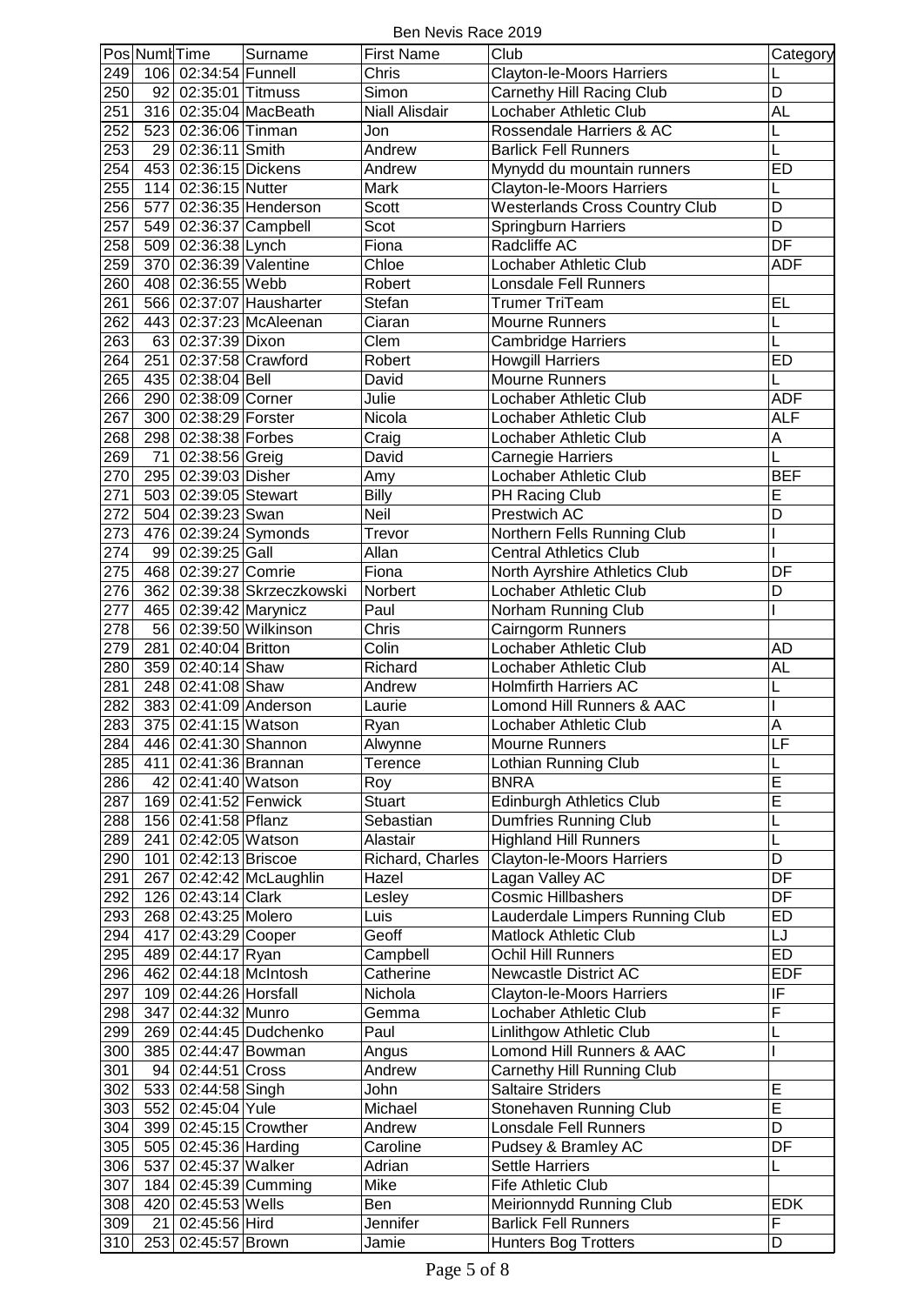Ben Nevis Race 2019

|                  | Pos Numt Time |                        | Surname                   | <b>First Name</b> | Club                                   | Category                 |
|------------------|---------------|------------------------|---------------------------|-------------------|----------------------------------------|--------------------------|
| 311              | 186           | 02:46:00 Fox           |                           | Simon             | Fife Athletic Club                     | L                        |
| 312              |               | 59 02:46:12 Garrett    |                           | <b>Blair</b>      | <b>Calder Valley Fell Runners</b>      |                          |
| 313              |               | 244 02:46:20 Hallam    |                           | Andrew            | <b>Holcombe Harriers</b>               | E                        |
| 314              | 282           | 02:46:22 Britton       |                           | Emma              | Lochaber Athletic Club                 | <b>AF</b>                |
|                  |               |                        |                           |                   |                                        |                          |
| 315              | 202           |                        | 02:46:28 Mc Alister       | Emmet             | <b>Glens Runners</b>                   | D                        |
| 316              | 394           | 02:46:39 Wilson        |                           | Joan              | Lomond Hill Runners & AAC              | LF                       |
| 317              | 74            |                        | 02:46:50 Reynolds         | Colin             | Carnegie Harriers                      | D                        |
| 318              | $\mathbf{1}$  |                        | 02:46:52 Tomaszewski      | Rafal             | Above 2000                             | $\overline{E}$           |
| 319              |               | 527 02:46:53 Cobley    |                           | Peter             | Saddleworth Runners Club               | ED                       |
|                  |               |                        |                           |                   |                                        |                          |
| 320              |               | 185 02:46:57 Dillon    |                           | <b>Stewart</b>    | Fife Athletic Club                     | EL                       |
| 321              | 57            | 02:47:12 Buchan        |                           | Helen             | Calder Valley Fell Runners             | DF                       |
| 322              |               | 105 02:47:17 Firth     |                           | Andrew            | Clayton-le-Moors Harriers              |                          |
| 323              | 485           |                        | 02:47:25 Buchanan         | Peter             | Ochil Hill Runners                     |                          |
| 324              | 432           | 02:47:28 Elder         |                           | Alan              | <b>Moorfoot Runners</b>                | EL                       |
|                  |               |                        |                           |                   |                                        |                          |
| 325              | 478           | 02:47:33 Green         |                           | Phil              | Northumberland Fell Runners            | L                        |
| 326              | 474           | 02:47:54 Dobson        |                           | Paul              | Northern Fells Running Club            | L                        |
| 327              |               |                        | 466 02:48:09 McCallum     | Alasdair          | Norham Running Club                    | L                        |
| 328              |               |                        | 477 02:48:12 Armstrong    | David             | Northumberland Fell Runners            | L                        |
| 329              |               |                        | 461 02:48:20 McInerney    | <b>Bronagh</b>    | Newcastle District AC                  | <b>EDF</b>               |
| 330              |               | 266 02:48:37 Ward      |                           | Ausrine           | Kirkintilloch Olympians                | DF                       |
|                  |               |                        |                           |                   |                                        |                          |
| 331              |               | 416 02:48:50 Gerlach   |                           | Karl              | Marathon-Club Menden                   | L                        |
| 332              | 320           |                        | 02:48:57 MacDonald        | Donna             | Lochaber Athletic Club                 | <b>ADF</b>               |
| 333              |               | 84 02:49:00 Lennie     |                           | Drew              | Carnethy Hill Racing Club              | L                        |
| 334              |               | 381 02:49:15 Shaw      |                           | Trevor            | Lochtayside                            | L                        |
| 335              |               | 259 02:49:19 Begley    |                           | Tommy             | <b>Irvine Running Club</b>             | D                        |
|                  |               |                        |                           |                   |                                        |                          |
| 336              | 321           |                        | $02:49:38$ Macdonald      | Findlay           | Lochaber Athletic Club                 | <b>BE</b>                |
| $\overline{337}$ |               | 391 02:49:45 Purves    |                           | Denise            | Lomond Hill Runners & AAC              | $\overline{DF}$          |
| 338              |               | 183 02:50:15 Squire    |                           | Roger             | Fell Runners Association.              | E                        |
| 339              | 275           |                        | 02:50:18 Beveridge        | Keith             | Lochaber Athletic Club                 | <b>AD</b>                |
| 340              | 315           | 02:50:30 Lang          |                           | Kenny             | Lochaber Athletic Club                 | <b>AL</b>                |
|                  |               |                        |                           |                   |                                        |                          |
| 341              | 590           | 02:50:35 Newman        |                           | Kate              | <b>Wharfedale Harriers</b>             | $\overline{F}$           |
| 342              |               | 119 02:50:41 Webster   |                           | Andrew            | Clayton-le-Moors Harriers              | D                        |
| 343              |               | 597 02:50:54 Watson    |                           | Emma              | <b>Wharfedale Harriers</b>             | $\overline{\mathsf{F}}$  |
| 344              | 11            | 02:51:58 Smith         |                           | Jon               | <b>Arran Fell Runners</b>              | D                        |
| 345              |               | 103 02:52:06 de curtis |                           | Teresa            | <b>Clayton-le-Moors Harriers</b>       | <b>EDF</b>               |
|                  |               |                        |                           |                   |                                        |                          |
| 346              |               | 123 02:52:32 King      |                           | Gordon            | Clyderunners                           | ED                       |
| 347              |               | 330 02:52:46 Mackin    |                           | Joanne            | Lochaber Athletic Club                 | AF                       |
| 348              |               |                        | 412 02:52:58 Macvarish    | Christine         | Lothian Running Club                   | $\overline{DF}$          |
| 349              |               | 68 02:53:24 Best       |                           | Michelle          | Carnegie Harriers                      | <b>EDF</b>               |
| 350              |               | 12 02:53:28 Patrick    |                           | David             | Ashbourne Running Club                 | L                        |
| 351              |               |                        | 111 02:53:33 McIntosh     | Wayne             | Clayton-le-Moors Harriers              | $\overline{E}$           |
|                  |               |                        |                           |                   |                                        |                          |
| 352              |               | 355 02:53:43 Ross      |                           | Susan-Jane        | Lochaber Athletic Club                 | <b>ALF</b>               |
| 353              |               | 393 02:54:05 Wilson    |                           | Colin             | Lomond Hill Runners & AAC              | L                        |
| 354              |               |                        | 365 02:54:35 Thompson     | Fiona             | Lochaber Athletic Club                 | AF                       |
| 355              |               | 345 02:54:52 Morrison  |                           | Jamie             | Lochaber Athletic Club                 |                          |
| 356              |               | 139 02:54:56 Baker     |                           | Adrian            | Dark Peak Fell Runners                 | L                        |
|                  |               |                        |                           |                   |                                        |                          |
| 357              |               | 116 02:55:01 Savage    |                           | Barbara           | Clayton-le-Moors Harriers              | <b>LF</b>                |
| 358              |               | 45 02:55:04 Smith      |                           | lan               | <b>Bolton United Harriers &amp; AC</b> |                          |
| 359              |               | 498 02:55:05 Daly      |                           | Peter             | <b>Pennine Fell Runners</b>            | EL                       |
| 360              |               |                        | 58 02:55:34 Ferguson      | Calvin            | <b>Blackburn Harriers</b>              |                          |
| 361              |               | 187 02:56:00 Ritchie   |                           | Hilary            | Fife Athletic Club                     | LF                       |
| 362              |               |                        |                           |                   |                                        | $\overline{\mathsf{DG}}$ |
|                  |               |                        | 547 02:56:28 Van Der Maat | Geoffrey          | Sjefs club                             |                          |
| 363              |               |                        | 286 02:56:30 Campbell     | <b>Brian</b>      | Lochaber Athletic Club                 | Al                       |
| 364              |               |                        | 96 02:56:47 Thomasson     | Mark              | Carnethy Hill Running Club             | $\overline{EI}$          |
| 365              | 75            | 02:56:51 Sim           |                           | Andrew            | Carnegie Harriers                      | L                        |
| 366              | 161           | 02:57:10 Irving        |                           | John              | <b>Dundee Road Runners</b>             | $\overline{D}$           |
| 367              | 177           |                        |                           | Kevin             | <b>Falkland Trail Runners</b>          | $\overline{EL}$          |
|                  |               | 02:57:17 Murray        |                           |                   |                                        |                          |
| 368              | 397           | 02:57:22 Bates         |                           | Paul              | Lonsdale Fell Runners                  |                          |
| 369              |               | 280 02:57:32 Bradley   |                           | Siobhan           | Lochaber Athletic Club                 | AF                       |
| 370              |               |                        | 581 02:57:39 Rademaker    | Katie             | <b>Westerlands Cross Country Club</b>  | EF                       |
| 371              |               | 518 02:57:46 Nuttall   |                           | Peter S           | Rossendale Harriers & AC               | I                        |
| 372              |               | 369 02:57:57 Turner    |                           | Ronnie            | Lochaber Athletic Club                 | L                        |
|                  |               |                        |                           |                   |                                        |                          |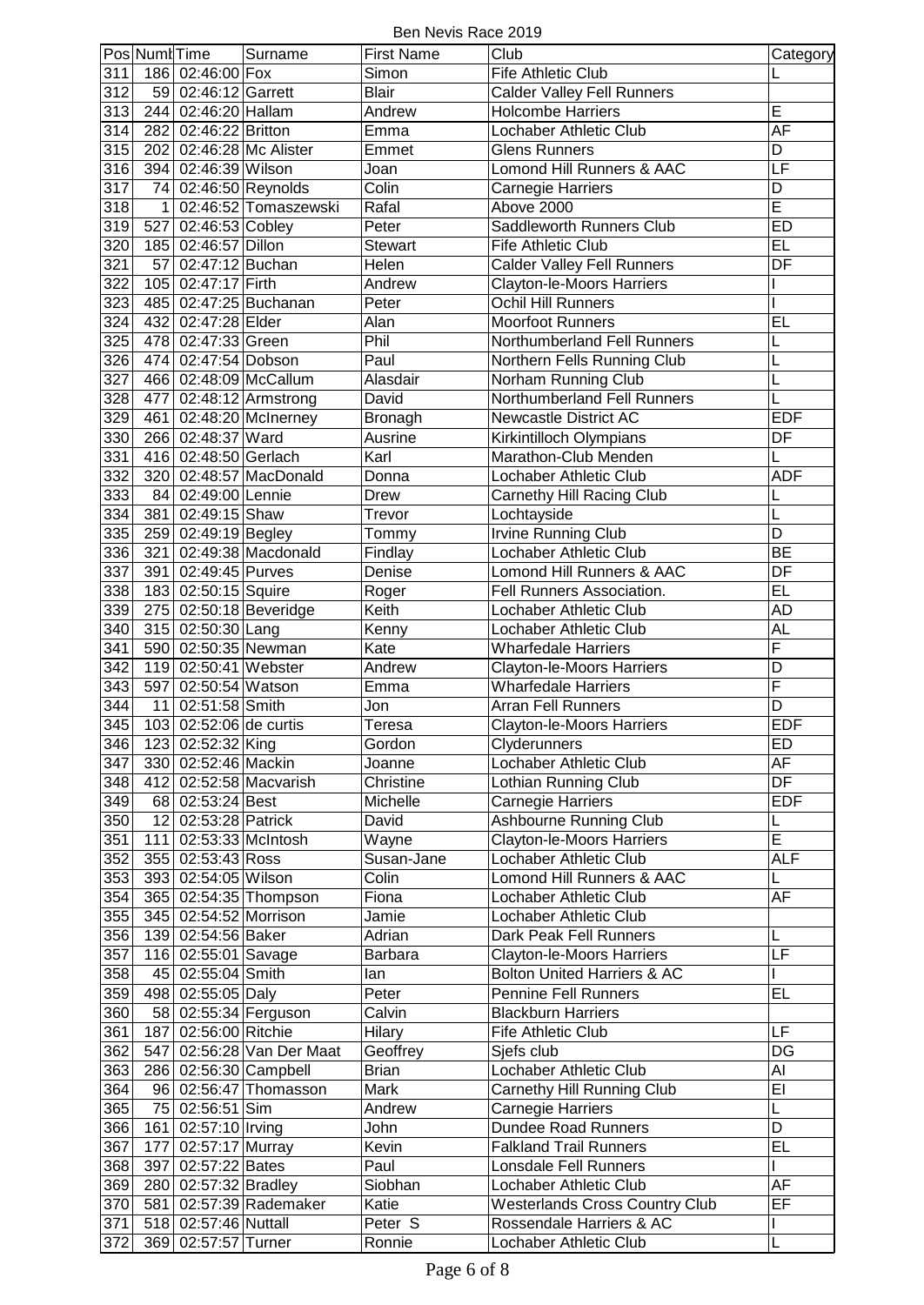Ben Nevis Race 2019

|     | Pos Numt Time |                        | Surname                 | <b>First Name</b> | Club                                   | Category                 |
|-----|---------------|------------------------|-------------------------|-------------------|----------------------------------------|--------------------------|
| 373 |               |                        | 318 02:58:05 Macdonald  | Allan             | Lochaber Athletic Club                 |                          |
|     |               |                        |                         |                   |                                        | <b>ADF</b>               |
| 374 |               |                        | 332 02:58:10 MacKinnon  | Vikki             | Lochaber Athletic Club                 |                          |
| 375 |               | 572 02:58:25 Evans     |                         | Ros               | <b>Westerlands Cross Country Club</b>  | IF                       |
| 376 |               | 113 02:58:39 Nield     |                         | David             | Clayton-le-Moors Harriers              | I                        |
| 377 |               | 573 02:58:53 Furse     |                         | Chris             | <b>Westerlands Cross Country Club</b>  | <b>EL</b>                |
| 378 |               | 222 02:59:07 Appleby   |                         | Jonathan          | <b>Highland Hill Runners</b>           | L                        |
| 379 |               | 403 02:59:17 Ludley    |                         | Kate              | <b>Lonsdale Fell Runners</b>           | $\overline{DF}$          |
| 380 |               | 510 02:59:30 Swyers    |                         | Paul              | Radcliffe AC                           | L                        |
| 381 | 217           | 02:59:55 Cannon        |                         | Russell           | <b>Helm Hill Runners</b>               | L                        |
| 382 |               | 246 02:59:57 Helm      |                         | <b>Nick</b>       | <b>Holmfirth Harriers AC</b>           | D                        |
|     |               |                        |                         |                   |                                        |                          |
| 383 |               | 344 03:00:07 Methold   |                         | Henry             | Lochaber Athletic Club                 | AL                       |
| 384 |               |                        | 285 03:00:47 Cameron    | William           | Lochaber Athletic Club                 | AD                       |
| 385 |               | 495 03:01:02 Kemp      |                         | Sadie             | <b>Penicuik Harriers</b>               | DF                       |
| 386 |               | 595 03:01:24 Taylor    |                         | Neil              | <b>Wharfedale Harriers</b>             |                          |
| 387 |               |                        | 117 03:01:53 Stansfield | Simon             | Clayton-le-Moors Harriers              | D                        |
| 388 |               | 528 03:01:54 Haynes    |                         | <b>Nick</b>       | Saddleworth Runners Club               | <b>ED</b>                |
| 389 | 582           | 03:02:20 Bailey        |                         | Kent              | <b>Wharfedale Harriers</b>             | L                        |
| 390 |               | 104 03:02:21 Dugdale   |                         | Andrew            | Clayton-le-Moors Harriers              | L                        |
| 391 |               |                        | 13 03:02:37 Pettigrew   | lain              |                                        | EL                       |
|     |               |                        |                         |                   | Ayr Seaforth Athletic Club             |                          |
| 392 |               | 245 03:02:55 Luijf     |                         | Paul              | <b>Holland Athletics</b>               | L                        |
| 393 |               | 429 03:03:54 Johnston  |                         | Stephen           | <b>Milburn Harriers</b>                | L                        |
| 394 |               |                        | 342 03:03:58 McGougan   | Craig             | Lochaber Athletic Club                 | Ē                        |
| 395 |               | 25 03:04:04 Newbold    |                         | Hannah            | <b>Barlick Fell Runners</b>            | BF                       |
| 396 |               | 501 03:04:44 Sinclair  |                         | David             | Perth Road Runners                     |                          |
| 397 |               | 256 03:05:15 Aitken    |                         | Joe               | Insch Trail Running Club               | E                        |
| 398 |               | 500 03:06:01 Jelly     |                         | Ewan              | Perth Road Runners                     |                          |
| 399 |               | 548 03:06:20 Till      |                         |                   | Skye & Lochalsh Running Club           |                          |
|     |               |                        |                         | Dave              |                                        |                          |
| 400 |               | 423 03:06:37 Hadland   |                         | Philip            | <b>Mercia Fell Runners</b>             | E                        |
| 401 |               | 583 03:08:04 Bennett   |                         | Mark              | <b>Wharfedale Harriers</b>             | D                        |
| 402 |               | 388 03:08:16 Osborn    |                         | David             | Lomond Hill Runners & AAC              | L                        |
| 403 |               | 151 03:08:44 Callcott  |                         | Andrew            | Derwent Valley Running Club            | L                        |
| 404 |               | 557 03:08:57 Huntley   |                         | Chris             | <b>Tinto Hill Runners</b>              |                          |
| 405 |               |                        | 460 03:09:05 Mc Burney  | <b>Brian</b>      | <b>Newcastle District AC</b>           | LH                       |
| 406 | 575           | 03:09:32 Gorman        |                         | Duncan            | <b>Westerlands Cross Country Club</b>  | B                        |
| 407 |               | 19 03:09:43 Collins    |                         | Jacqueline        | <b>Barlick Fell Runners</b>            | $\overline{\mathsf{F}}$  |
| 408 |               | 137 03:10:06 Graham    |                         | Mark              | <b>Cumberland Fell Runners</b>         |                          |
|     |               |                        |                         |                   | Lochaber Athletic Club                 |                          |
| 409 |               | 283 03:10:24 Broadley  |                         | Drew              |                                        |                          |
| 410 |               |                        | 32 03:10:29 McGavock    | Ronnie            | <b>Bellahouston Road Runners</b>       | L                        |
| 411 |               |                        | 309 03:10:34 Johnstone  | Martin            | Lochaber Athletic Club                 | E                        |
| 412 |               |                        | 180 03:10:48 Brightmore | Andy              | <b>Fell Runners Association</b>        | D                        |
| 413 |               | 155 03:10:53 Khan      |                         | Mohammed          | Dumfries Running Club                  | D                        |
| 414 |               |                        | 40 03:11:14 Cameron     | James             | <b>BNRA</b>                            | AL                       |
| 415 |               |                        | 5 03:11:39 Goodyear     | Karen             | Ambleside AC                           | $\overline{\mathsf{IF}}$ |
| 416 |               | 493 03:11:44 Hale      |                         | Kevin             | Parc Bryn Bach Running Club            | ED                       |
| 417 |               | 555 03:11:51 Lockie    |                         | Paul              | <b>Teviotdale Harriers</b>             | EL.                      |
|     |               |                        |                         | David             |                                        |                          |
| 418 |               |                        | 175 03:12:26 Prytherch  |                   | <b>Eryri Harriers</b>                  | L                        |
| 419 |               | 118 03:12:31 Taylor    |                         | Mark              | Clayton-le-Moors Harriers              |                          |
| 420 |               | 352 03:13:15 Pearce    |                         | Emma              | Lochaber Athletic Club                 | ALF                      |
| 421 |               |                        | 506 03:13:48 Schreiber  | Joanna            | Pudsey & Bramley AC                    | $\overline{\mathsf{LF}}$ |
| 422 |               |                        | 325 03:14:16 MacDonald  | William           | Lochaber Athletic Club                 | AI                       |
| 423 |               | 305 03:17:07 Gillies   |                         | Shane             | Lochaber Athletic Club                 | <b>ABE</b>               |
| 424 |               |                        | 323 03:18:20 MacDonald  | Michelle          | Lochaber Athletic Club                 | <b>AEDF</b>              |
| 425 |               | 401 03:18:38 Holden    |                         | Graham            | Lonsdale Fell Runners                  |                          |
| 426 |               | 351 03:21:15 Oneill    |                         | David             | Lochaber Athletic Club                 | AL                       |
|     |               |                        |                         | Richard           |                                        |                          |
| 427 |               | 8 03:21:28 Tait        |                         |                   | Ambleside AC                           |                          |
| 428 |               | 436 03:22:18 Cowan     |                         | Ricky             | Mourne Runners                         | I                        |
| 429 |               | 574 03:22:24 Gillespie |                         | Gaynor            | <b>Westerlands Cross Country Club</b>  | LF                       |
| 430 |               |                        | 43 03:22:54 Gallagher   | Andrew            | <b>Bolton United Harriers &amp; AC</b> | $\overline{EL}$          |
| 431 |               | 44 03:22:57 Petch      |                         | Lee               | <b>Bolton United Harriers &amp; AC</b> | EI                       |
| 432 |               | 570 03:23:54 Douglas   |                         | George            | <b>Westerlands Cross Country Club</b>  | L                        |
| 433 |               | 428 03:25:29 Halliday  |                         | William           | Mid Argyll Tri/Mid Argyll Jog Scotland | I                        |
|     | 434           | 274 03:28:55 Berrie    |                         | Peter             | Lochaber Athletic Club                 | AI                       |